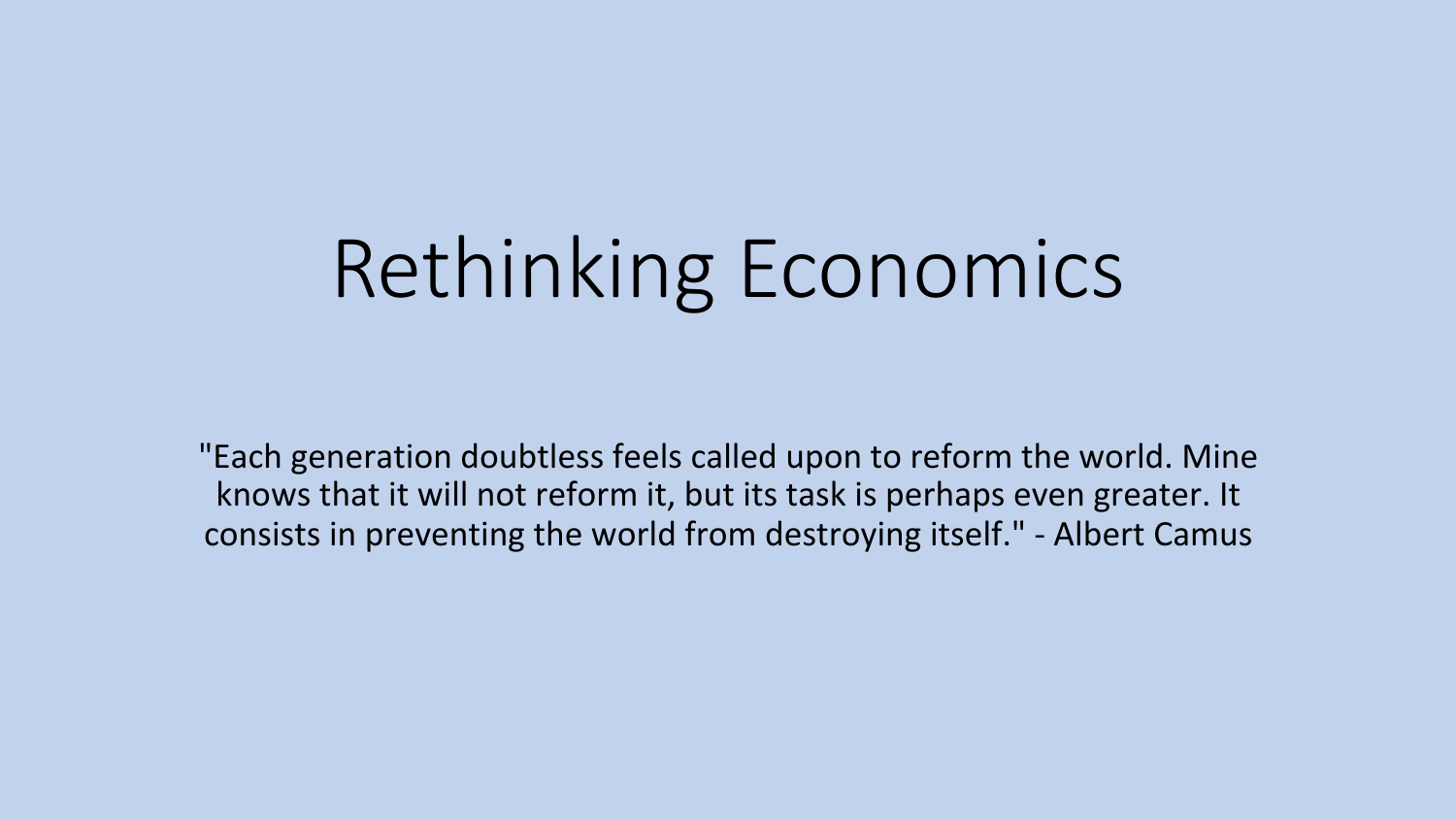# An overview of RE

- Founded in 2013.
- A network and movement consisting of 53 groups in 23 countries across the world.
- 300 core organisers and a larger loose community e.g. 8k on Facebook group and 18k Twitter.
- Our vision is of a world in which:
- economic experts have the motivation, knowledge and tools to build just, resilient and sustainable economies.
- citizens have the knowledge and confidence to actively participate in economic discussion and decision making.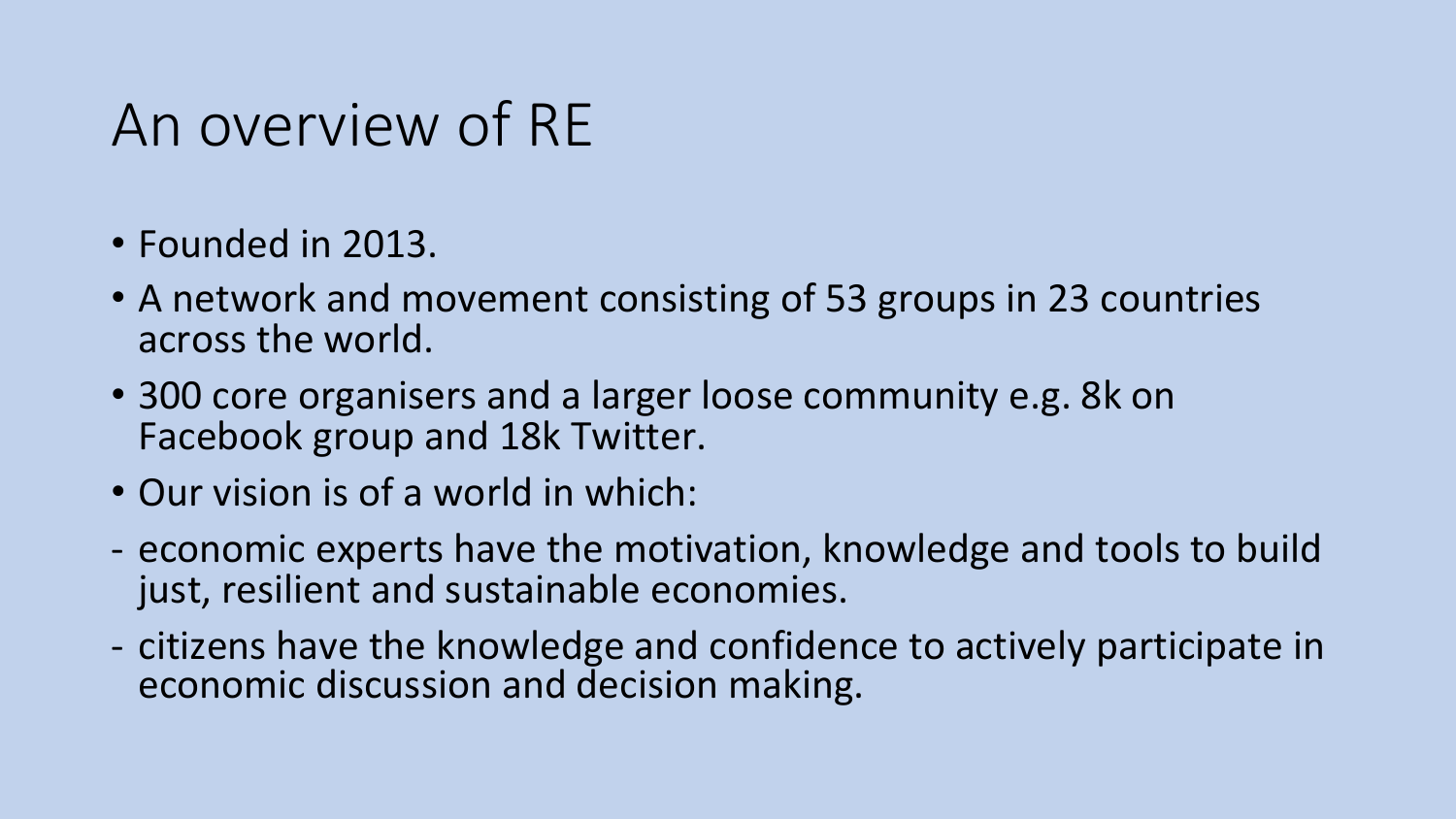# Our mission

- 1) Grow the RE network so that as the next generation of economists we can support each other to be the change we want to see in our future careers.
- 2) Equip future economists with the tools and motivation to build just, resilient and sustainable economies by campaigning for reforms in education and the discipline more broadly.
- 3) Democratise economics by providing public education in economics, working to make public economic discussion more accessible and by campaigning for more citizen participation in economic policymaking (led by Economy).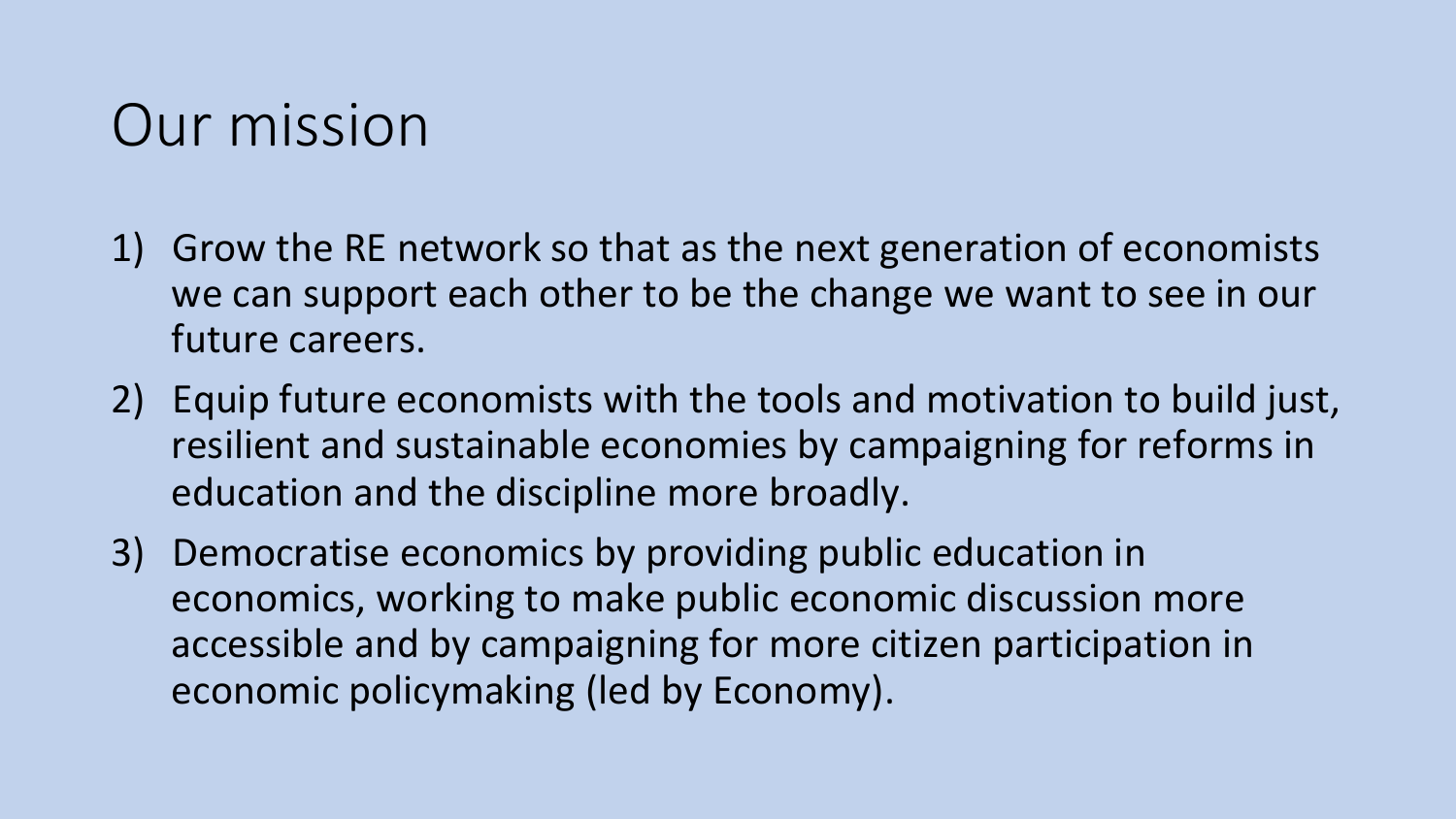# Our critique of economics education

- Disconnected from the real world e.g. deductive method, generic and abstract theory, critical discussion of method or evidence
- Absence of economic history and history of economic thought
- Doesn't develop critical thinking or independent judgement
- Failure to introduce students to different economic perspectives (ecological, feminist, institutional, complexity, post-Keynesian etc.)
- Absence of ethical and political dimensions of economics
- Training not education: technocratic not liberal or critical
- Clarify: Not trying to replace one paradigm with another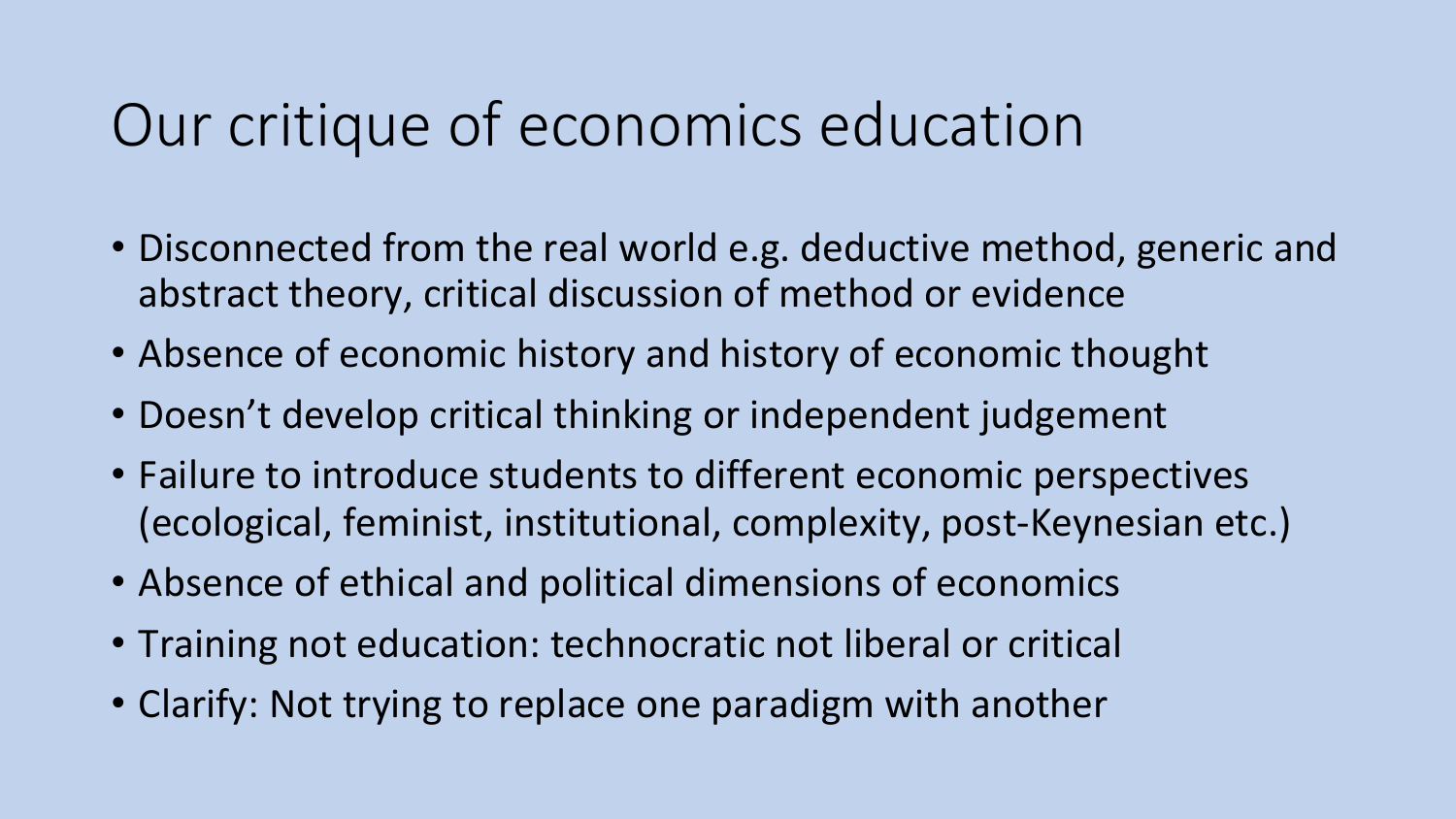# Our critique of the discipline of economics

- Economics education a symptom of wider problems:
- Hiring at UK universities highly restrictive, good/bad economics narrowly defined and policed through Journals and REF, process of academics being pushed out and discipline becoming narrower.
- Not representative of society (UK 1:4 academics and students women, 2010 RES survey 82% respondents white, 75 'Nobel Prize' winners 2 not white 1 a woman, socio-economic class?).
- Accepted technocratic role and failure to engage with the public (jargon, don't disclose political and ethical values and assumptions, don't highlight limits to knowledge and uncertainty, didactic).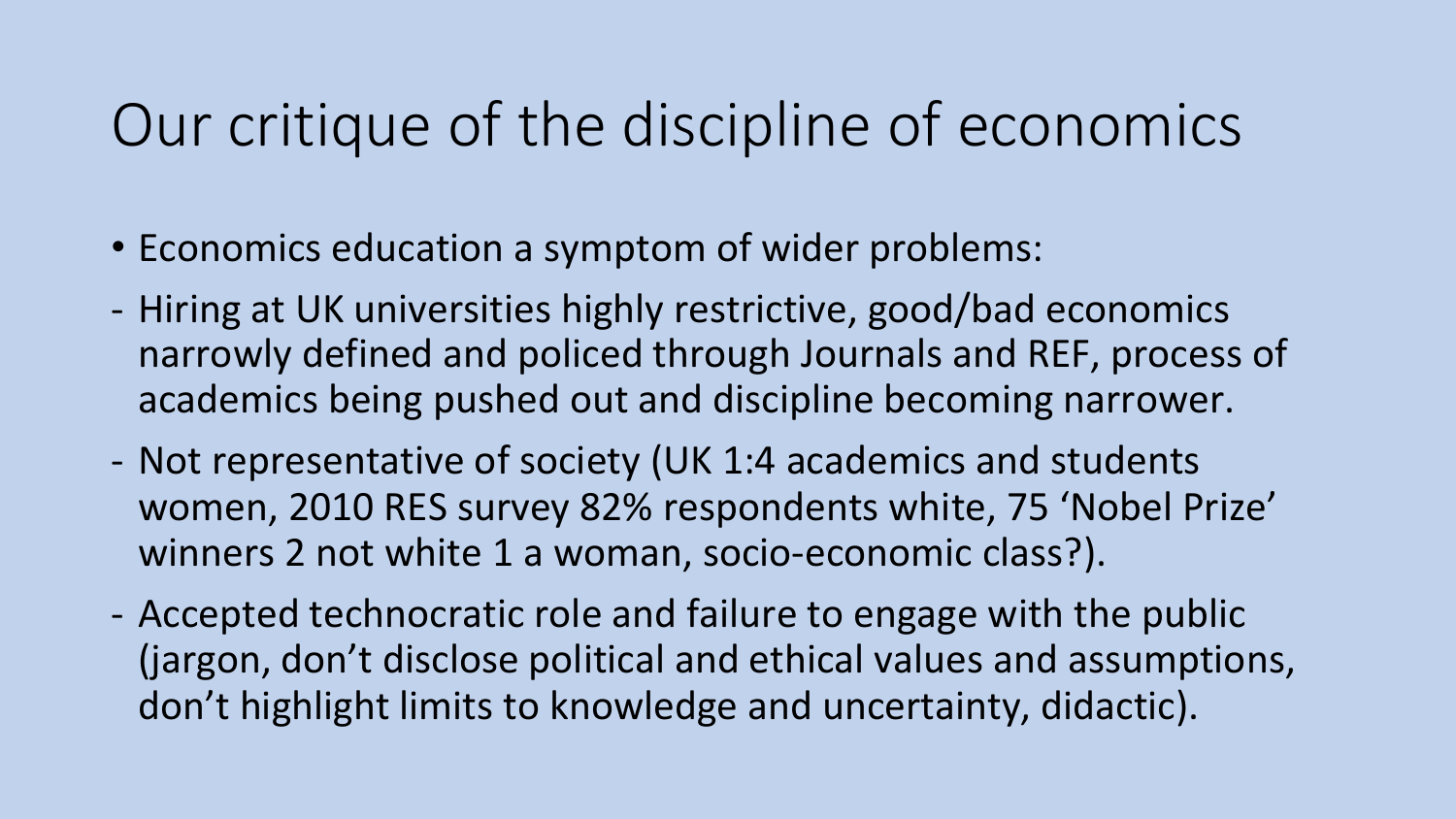### Economics education: our alternative

- Economics as a liberal, pluralist and critical education
- An education preparing students for life, citizenship and 'real world economics' not training to become an academic economist
- Develop "the capacity to examine critically a range of explanations (quan + qual) for observed reality and develop independent reasoned judgements about which is best in any given situation."
- Reflect on why we think what we think and to be self-critical of our own beliefs and values as well as those of others.
- Communicating economics to non-specialist audiences and engaging with non-economists as equals.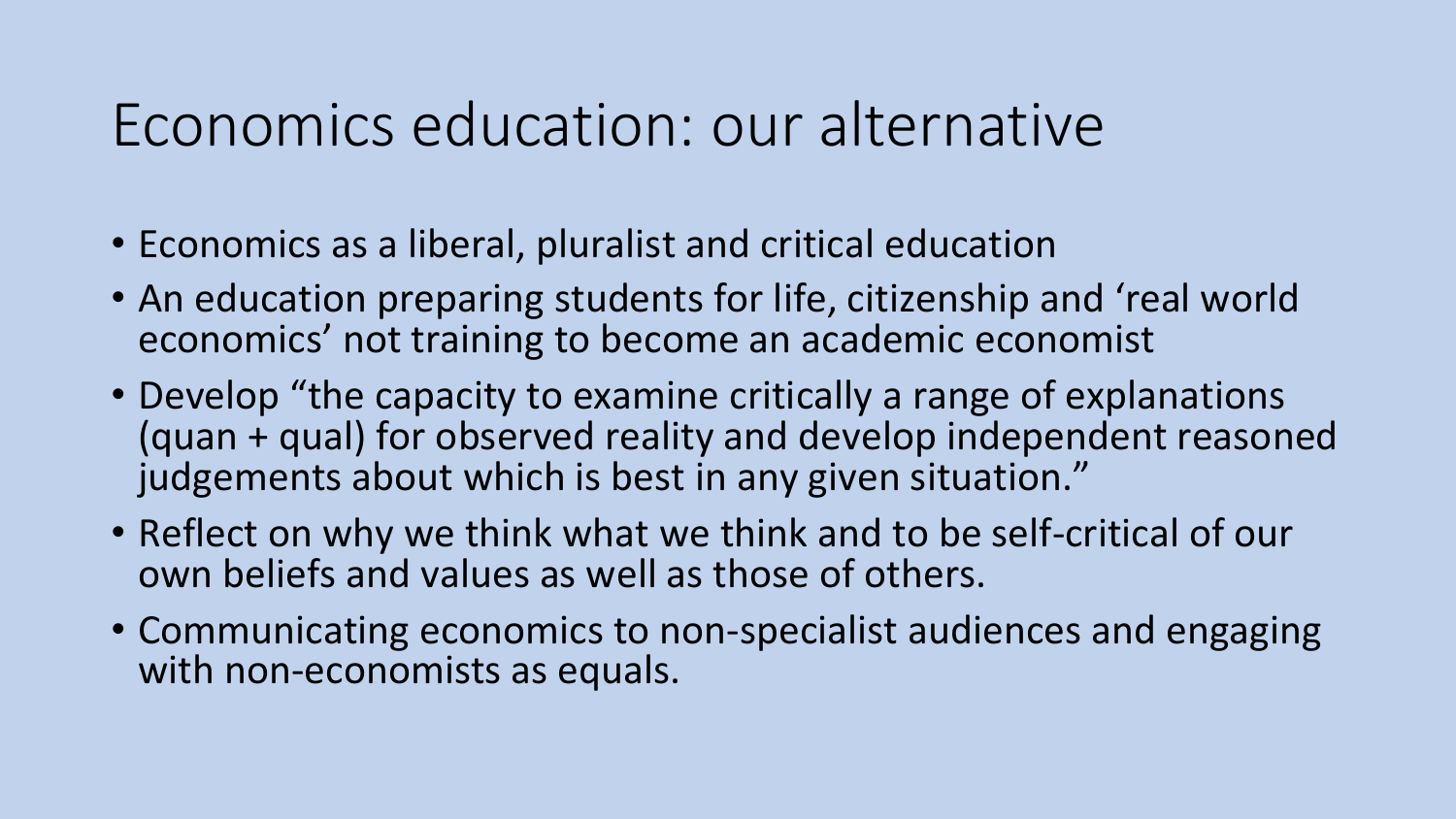# Economics as a discipline: our alternative

- Public-interest economics:
- A different relationship between economics experts, citizens and elites.
- hold powerful to account (liberal theory + investigative journalism)
- take seriously the challenge of creating participatory economic institutions.
- Facilitate economic conversations (not communication) including citizens and provide public education.
- More urgency and imagination = willingness to radically reconsider the economic status quo (UN 60 seasons left)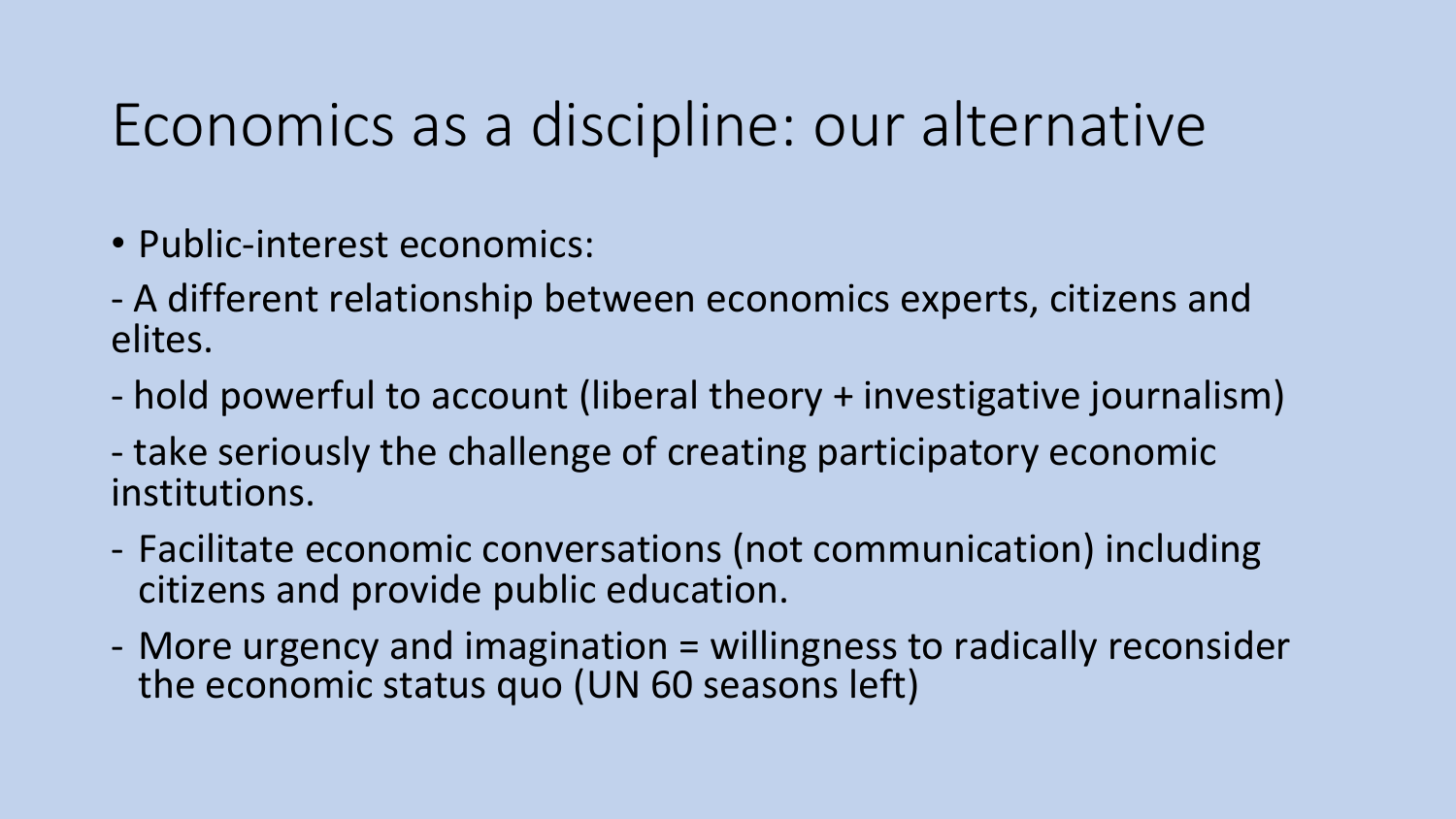#### Some milestones…

- Set up in January 2013, Guardian article September 2013, ISIPE Open Letter May 2014, PCES Report May 2014, registered as a charity  $+1^\text{st}$ funding September 2014, lobbied QAA benchmark July 2015, Reteaching Economics July 2015, RE and PCES merged August 2015, Exploring Economics (Germany) launched December 2016, Economy March 2016, Exploring Economics Civil Service founded April 2016, The Econocracy published November 2016 with UK curriculum review, Dutch curriculum review of all universities June 2017, Festival of New Economic Thinking October 2017, published Rethinking Reader October 2017 and REF nominating body November 2017.
- Now 53 member groups in 23 countries, full and partial curriculum reform at a number of UK universities, professional organisation.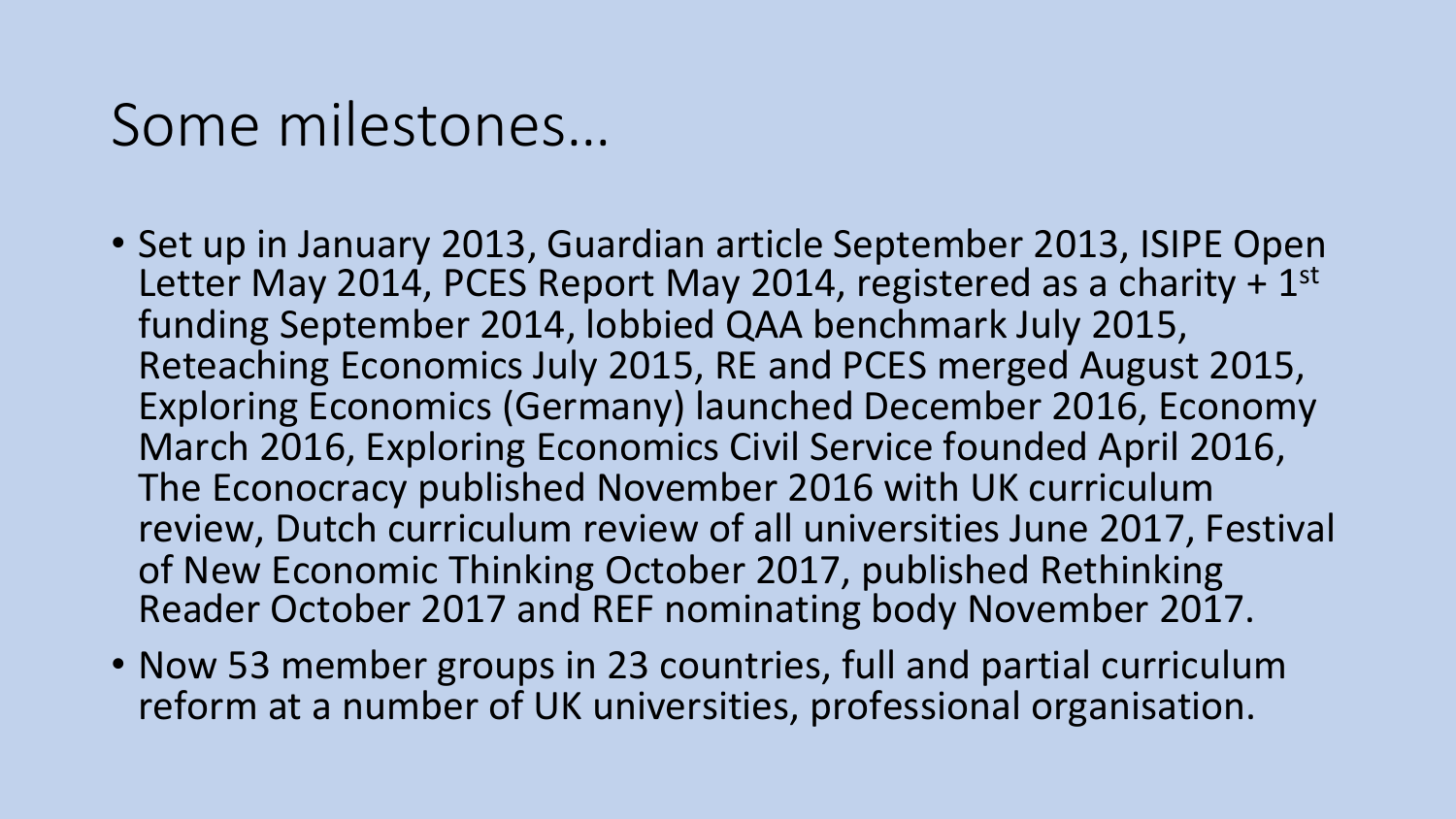# Where does that leave us?

- After five years it feels like we are actually shifting the status quo in economics and redefining what it means to be an economist.
- curricula are changing.
- the Economic and Social Research Council has put £3.7 million into research to rethink macroeconomics.
- the Bank of England is tentatively seeking more citizen engagement in its policymaking.
- our alumni are bringing new economic thinking into their jobs in business, government and the media.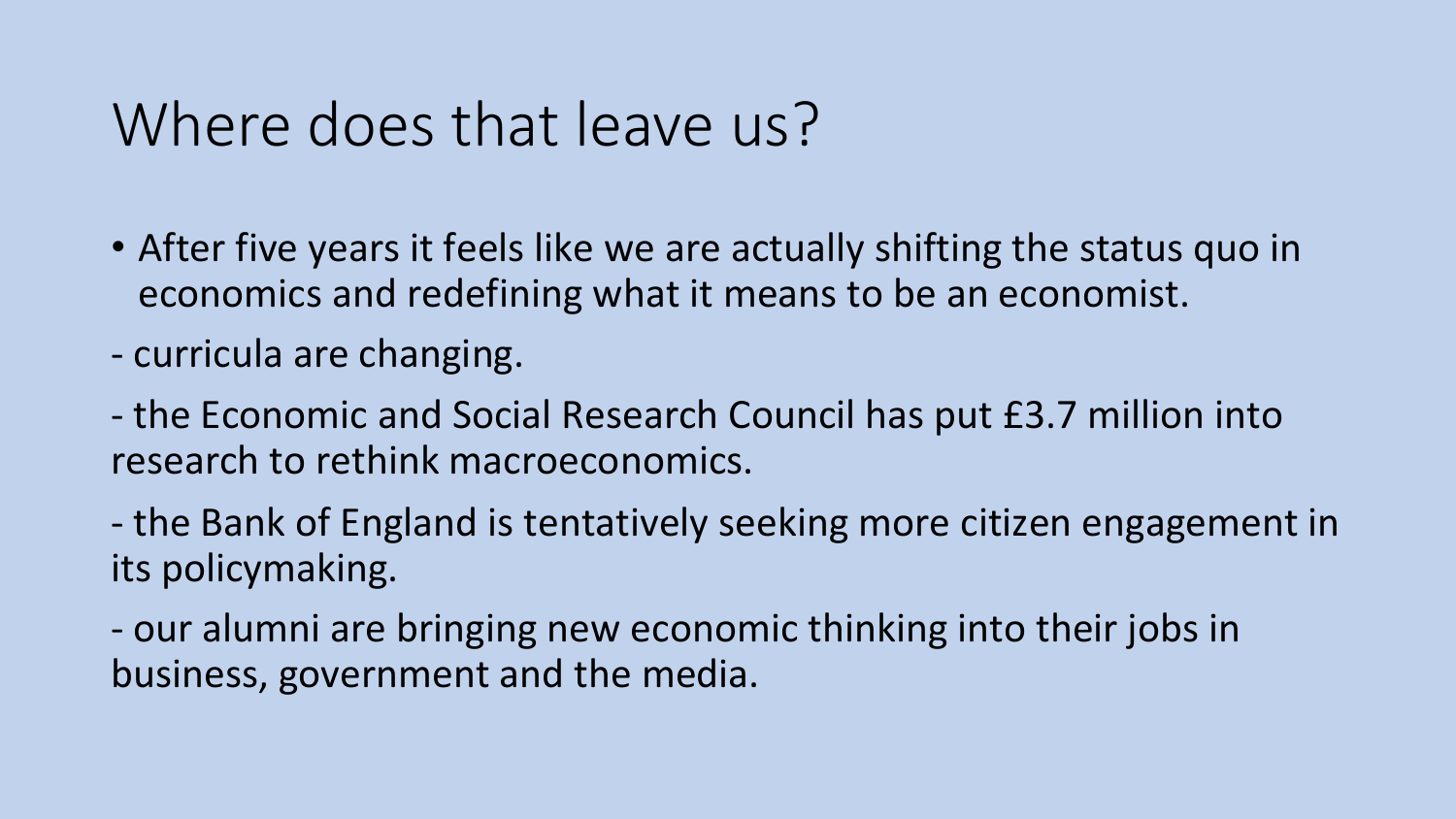# The future of economics education?

- All agreed on need for real world, history and evidence...
- Continued disagreement about pluralism, the purpose/aims of economics education and the relationship between economics education and the broader discipline.
- This debate is more academic but in our view absolutely crucial for the future of economics education and by extension economics...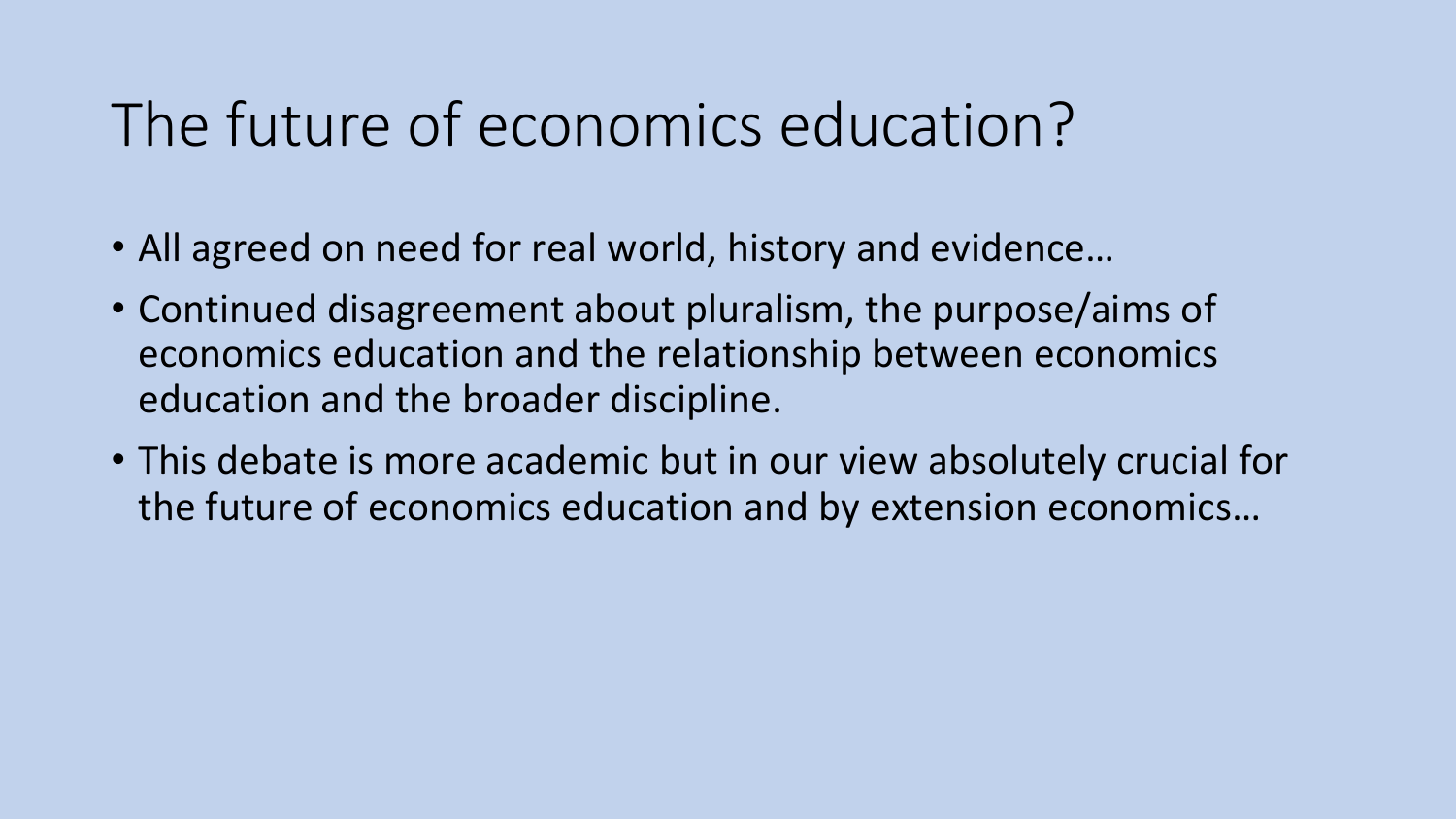What else needs to change? How can others help?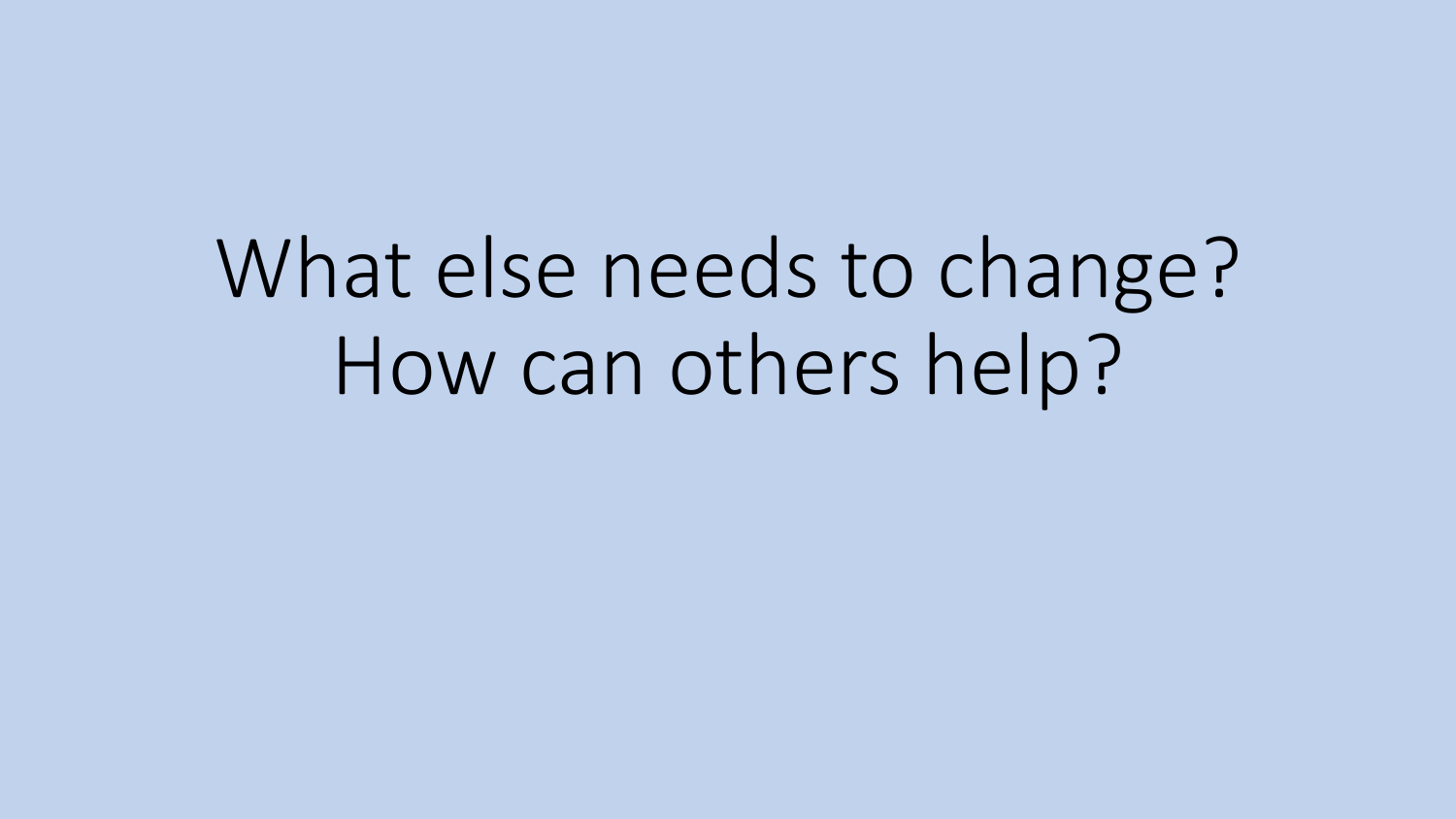# Shaping economics (structures, culture and values)

- Who decides what is good/bad economics and what is/isn't economics?
- Who hires economists a) in universities and b) in other institutions?
- How is the role of economists defined and how can it be redefined?
- Who has a legitimate voice on economics e.g. academics outside of economics and citizens?

Help: Work closely with allies on research, strategising, campaigning and influencing important economic institutions.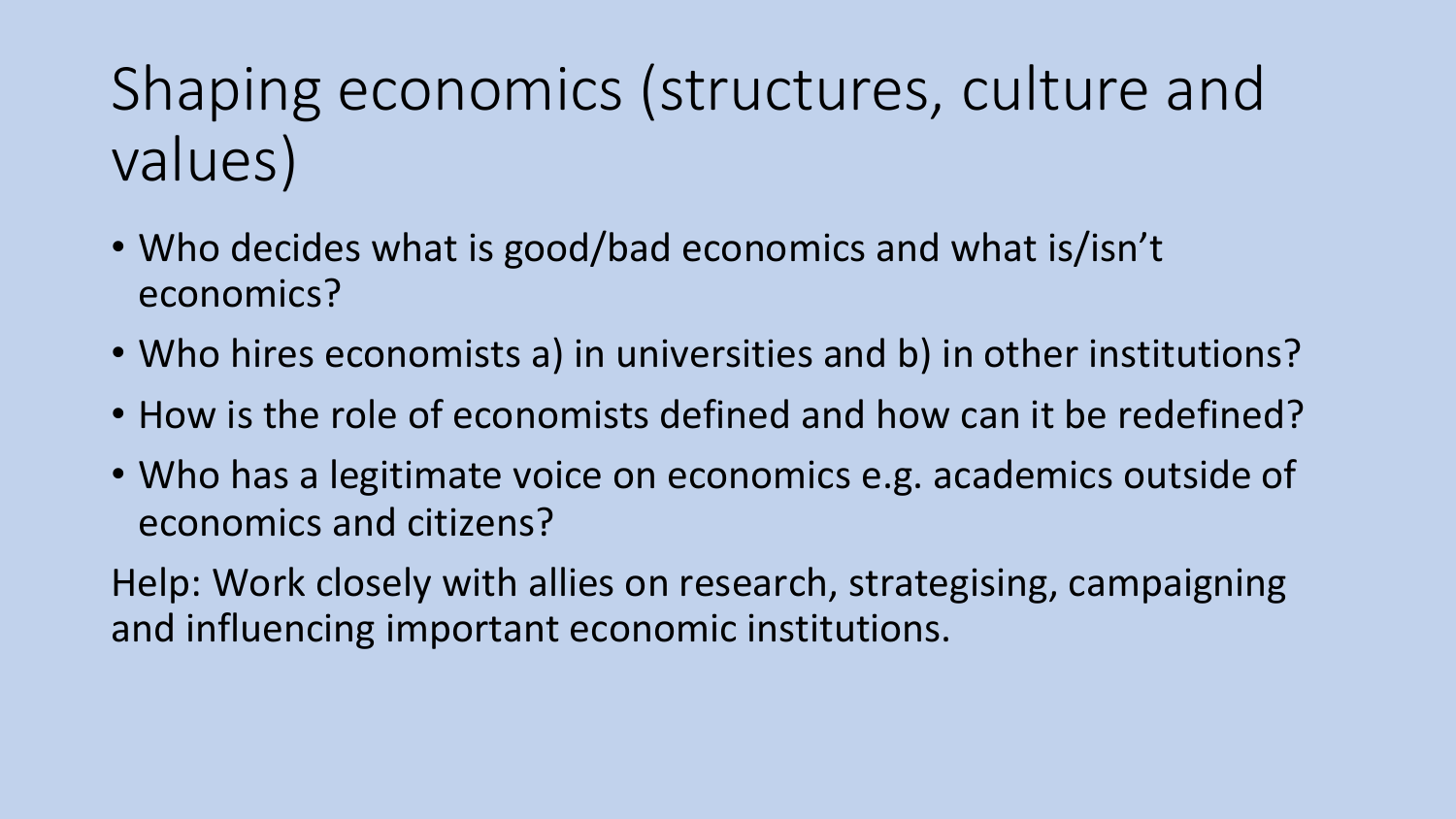# Shaping universities (an alternative vision of HE)

- Shifts in Higher Education have entrenched and exacerbated negative trends in economics:
- Large courses.
- Economics cross-subsidises other subjects.
- Criteria for hiring and promotion focused on narrow research (not diversity in education/or citizen education).
- Narrow focus on student experience and ineffectual league tables Help: work closely with allies to contest HE policy and university management and put forward a practical alternative vision